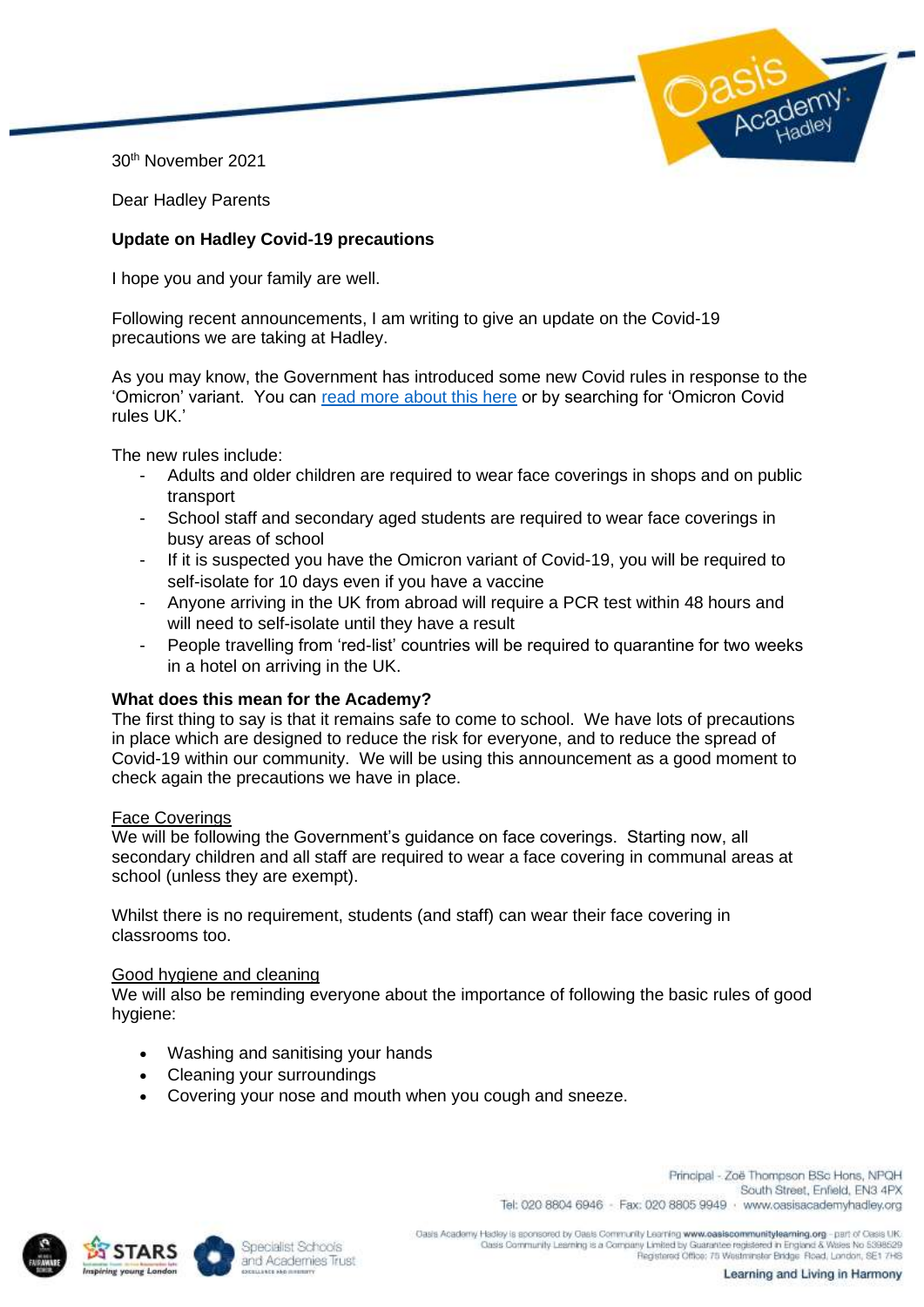## Testing

Please continue to support your child to test at home, twice weekly. This is a very powerful tool in reducing the spread of Covid-19 by people who do not have symptoms.

### Vaccination

Vaccination, and in some instances vaccination boosters, are now available for all adults and children over 12 who consent. Please support your child to receive the vaccine if you as a family consent. This will help to reduce the risk for everyone.

### Assemblies and events

We will be holding the large assemblies online to reduce the risk of spreading within the Hadley community.

We will also be thinking carefully about how we can make our upcoming events safer by:

- Asking parents and to take lateral flow test prior to coming
- Asking parents to wear a face covering
- Maximising our social distancing and the flow of air within the performance space

We are currently reviewing all the events we have planned within the Academy in the buildup to Christmas, and we will provide an update on each for those involved shortly.

### Essential visits to the Academy

As an additional precaution we are reviewing the number of outside visitors to Hadley and prioritising essential visitors.

## **Over the holidays**

We are all looking forward to the upcoming Christmas holiday, and for many families this is a time to travel to see friends and family.

As this may increase the likelihood of spreading or catching Covid-19, we are encouraging all secondary students and staff to continue testing twice weekly throughout their time off, and should they receive a positive test to [request a PCR test](https://www.gov.uk/get-coronavirus-test) as soon as possible.

Likewise, should you or your child develop symptoms of Covid-19, we encourage you to request a PCR test as soon as possible. If it is suspected that you have the Omicron variant, NHS Test and Trace will ask you to self-isolate for 10 days even if you have had the vaccine.

Please also note that:

- Face coverings are now required for all adults and older children when visiting shops and on public transport.
- If you are planning on travelling abroad, please note that the rules have now changed and that if you enter the UK from a foreign country, you have two days to take a PCR test. While you are waiting for a result, you must self-isolate, whether you have been vaccinated or not.
- In response to the new variant, new countries have been added to the red-list. Please check the latest ['Red-list' country](https://www.gov.uk/guidance/red-list-of-countries-and-territories) list to see if this will impact on your plans.

## **Returning to school in January**

The Government have asked that all secondary students (who consent) complete one onsite asymptomatic test when they return to school in January, and then continue to complete tests twice weekly at home. Testing will take place on 4<sup>th</sup> January, and we will be providing further details about these arrangements in due course.